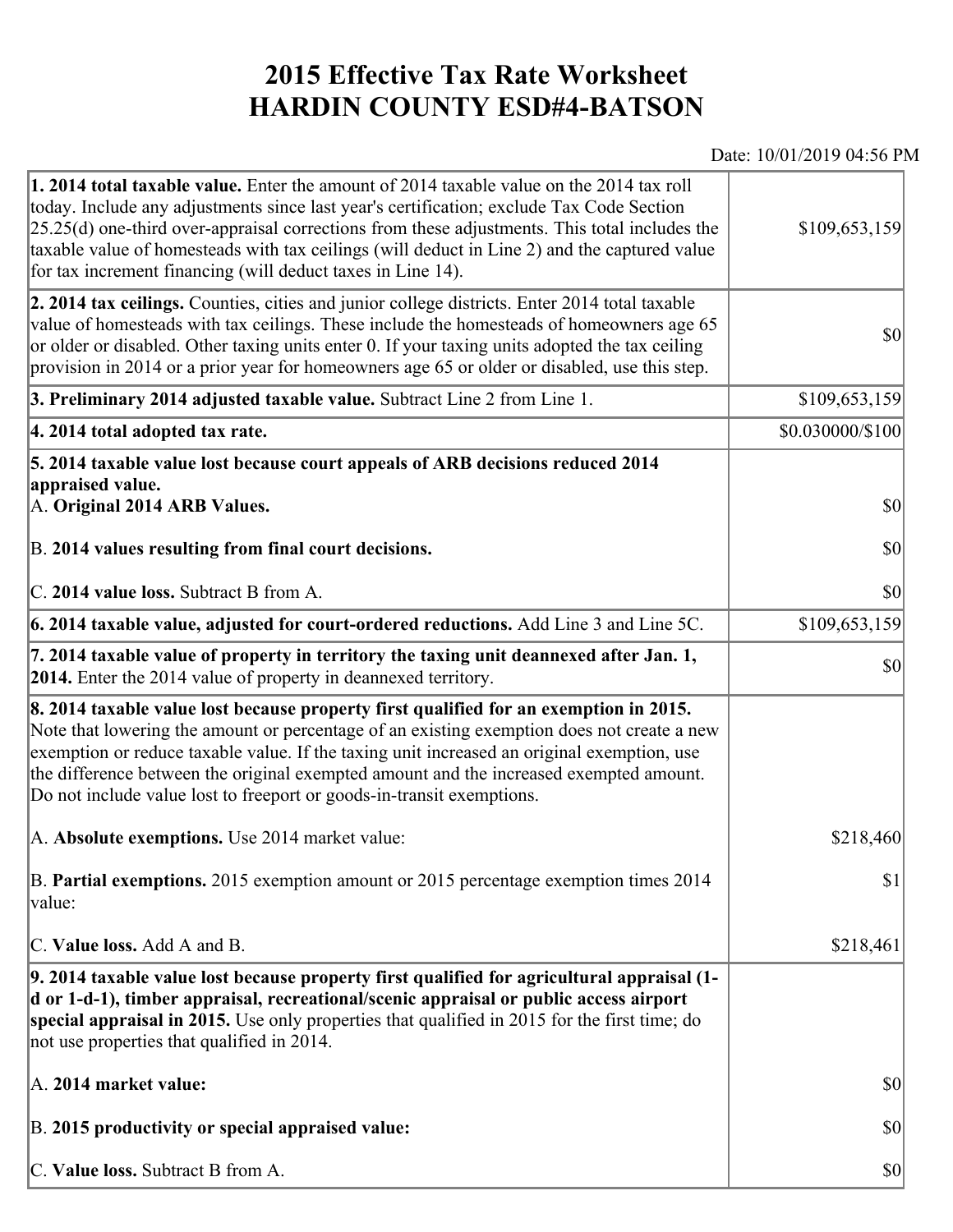| 10. Total adjustments for lost value. Add lines 7, 8C and 9C.                                                                                                                                                                                                                                                                                                                                                                                                                                                                                                                                                                                                                                              | \$218,461     |
|------------------------------------------------------------------------------------------------------------------------------------------------------------------------------------------------------------------------------------------------------------------------------------------------------------------------------------------------------------------------------------------------------------------------------------------------------------------------------------------------------------------------------------------------------------------------------------------------------------------------------------------------------------------------------------------------------------|---------------|
| 11. 2014 adjusted taxable value. Subtract Line 10 from Line 6.                                                                                                                                                                                                                                                                                                                                                                                                                                                                                                                                                                                                                                             | \$109,434,698 |
| 12. Adjusted 2014 taxes. Multiply Line 4 by line 11 and divide by \$100.                                                                                                                                                                                                                                                                                                                                                                                                                                                                                                                                                                                                                                   | \$32,830      |
| 13. Taxes refunded for years preceding tax year 2014. Enter the amount of taxes refunded<br>by the taxing unit for tax years preceding tax year 2014. Types of refunds include court<br>decisions, Tax Code Section 25.25(b) and (c) corrections and Tax Code Section 31.11<br>payment errors. Do not include refunds for tax year 2014. This line applies only to tax years<br>preceding tax year 2014.                                                                                                                                                                                                                                                                                                   | S1            |
| 14. Taxes in tax increment financing (TIF) for tax year 2014. Enter the amount of taxes<br>paid into the tax increment fund for a reinvestment zone as agreed by the taxing unit. If the<br>taxing unit has no 2015 captured appraised value in Line 16D, enter 0.                                                                                                                                                                                                                                                                                                                                                                                                                                         | $ 10\rangle$  |
| 15. Adjusted 2014 taxes with refunds and TIF adjustment. Add Lines 12 and 13, subtract<br>Line 14.                                                                                                                                                                                                                                                                                                                                                                                                                                                                                                                                                                                                         | \$32,831      |
| 16. Total 2015 taxable value on the 2015 certified appraisal roll today. This value<br>includes only certified values and includes the total taxable value of homesteads with tax<br>ceilings (will deduct in Line 18). These homesteads include homeowners age 65 or older or<br>disabled.                                                                                                                                                                                                                                                                                                                                                                                                                |               |
| A. Certified values:                                                                                                                                                                                                                                                                                                                                                                                                                                                                                                                                                                                                                                                                                       | \$83,938,130  |
| B. Counties: Include railroad rolling stock values certified by the Comptroller's office:                                                                                                                                                                                                                                                                                                                                                                                                                                                                                                                                                                                                                  | $ 10\rangle$  |
| C. Pollution control exemption: Deduct the value of property exempted for the current tax<br>year for the first time as pollution control property:                                                                                                                                                                                                                                                                                                                                                                                                                                                                                                                                                        | $ 10\rangle$  |
| $\vert$ D. Tax increment financing: Deduct the 2015 captured appraised value of property taxable<br>by a taxing unit in a tax increment financing zone for which the 2015 taxes will be deposited<br>into the tax increment fund. Do not include any new property value that will be included in<br>Line 21 below.                                                                                                                                                                                                                                                                                                                                                                                         | $ 10\rangle$  |
| E. Total 2015 value. Add A and B, then subtract C and D.                                                                                                                                                                                                                                                                                                                                                                                                                                                                                                                                                                                                                                                   | \$83,938,130  |
| 17. Total value of properties under protest or not included on certified appraisal roll.                                                                                                                                                                                                                                                                                                                                                                                                                                                                                                                                                                                                                   |               |
| A. 2015 taxable value of properties under protest. The chief appraiser certifies a list of<br>properties still under ARB protest. The list shows the appraisal district's value and the<br>taxpayer's claimed value, if any, or an estimate of the value if the taxpayer wins. For each of<br>the properties under protest, use the lowest of these values. Enter the total value.                                                                                                                                                                                                                                                                                                                         | \$1,440       |
| B. 2015 value of properties not under protest or included on certified appraisal roll.<br>The chief appraiser gives taxing units a list of those taxable properties that the chief<br>appraiser knows about, but are not included in the appraisal roll certification. These<br>properties also are not on the list of properties that are still under protest. On this list of<br>properties, the chief appraiser includes the market value, appraised value and exemptions for<br>the preceding year and a reasonable estimate of the market value, appraised value and<br>exemptions for the current year. Use the lower market, appraised or taxable value (as<br>appropriate). Enter the total value. | $ 10\rangle$  |
| C. Total value under protest or not certified: Add A and B.                                                                                                                                                                                                                                                                                                                                                                                                                                                                                                                                                                                                                                                | \$1,440       |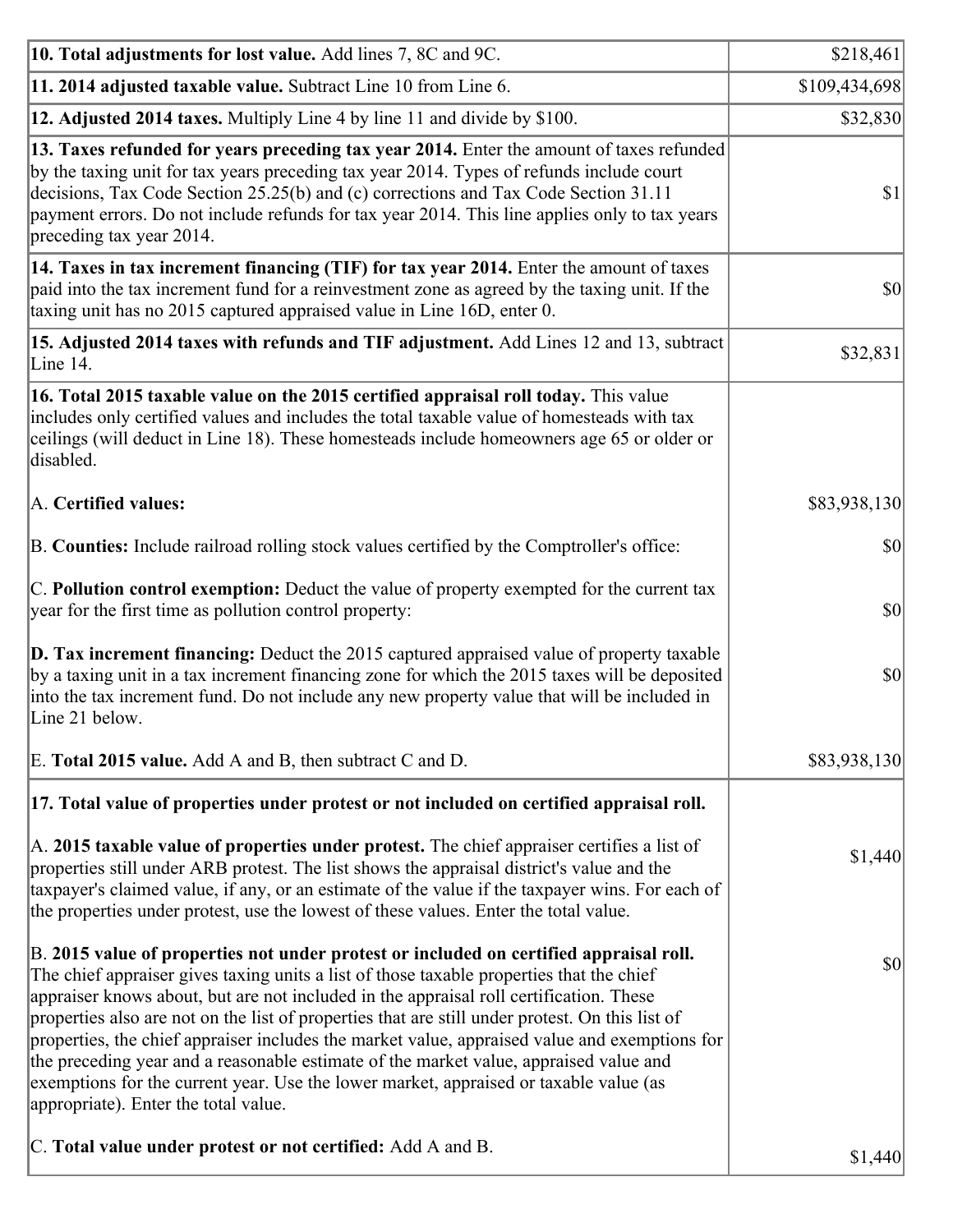| 18. 2015 tax ceilings. Counties, cities and junior colleges enter 2015 total taxable value of<br>homesteads with tax ceilings. These include the homesteads of homeowners age 65 or older<br>or disabled. Other taxing units enter 0. If your taxing units adopted the tax ceiling provision<br>in 2014 or a prior year for homeowners age 65 or older or disabled, use this step.                                                                                                                                                                                                                                                 | <b>\$0</b>       |
|------------------------------------------------------------------------------------------------------------------------------------------------------------------------------------------------------------------------------------------------------------------------------------------------------------------------------------------------------------------------------------------------------------------------------------------------------------------------------------------------------------------------------------------------------------------------------------------------------------------------------------|------------------|
| 19. 2015 total taxable value. Add Lines 16E and 17C. Subtract Line 18.                                                                                                                                                                                                                                                                                                                                                                                                                                                                                                                                                             | \$83,939,570     |
| 20. Total 2015 taxable value of properties in territory annexed after Jan. 1, 2014.<br>Include both real and personal property. Enter the 2015 value of property in territory<br>annexed.                                                                                                                                                                                                                                                                                                                                                                                                                                          | <b>\$0</b>       |
| 21. Total 2015 taxable value of new improvements and new personal property located<br>in new improvements. New means the item was not on the appraisal roll in 2014. An<br>improvement is a building, structure, fixture or fence erected on or affixed to land. New<br>additions to existing improvements may be included if the appraised value can be<br>determined. New personal property in a new improvement must have been brought into the<br>taxing unit after Jan. 1, 2014, and be located in a new improvement. New improvements <b>do</b><br>include property on which a tax abatement agreement has expired for 2015. | \$1,417,310      |
| 22. Total adjustments to the 2015 taxable value. Add Lines 20 and 21.                                                                                                                                                                                                                                                                                                                                                                                                                                                                                                                                                              | \$1,417,310      |
| <b>23. 2015 adjusted taxable value.</b> Subtract Line 22 from Line 19.                                                                                                                                                                                                                                                                                                                                                                                                                                                                                                                                                             | \$82,522,260     |
| <b>24. 2015 effective tax rate.</b> Divide Line 15 by Line 23 and multiply by $$100$ .                                                                                                                                                                                                                                                                                                                                                                                                                                                                                                                                             | \$0.039784/\$100 |
| <b>25. COUNTIES ONLY.</b> Add together the effective tax rates for each type of tax the county<br>levies. The total is the 2015 county effective tax rate.                                                                                                                                                                                                                                                                                                                                                                                                                                                                         |                  |

A county, city or hospital district that adopted the additional sales tax in November 2014 or in May 2015 must adjust its effective tax rate. The Additional Sales Tax Rate Worksheet sets out this adjustment. Do not forget to complete the Additional Sales Tax Rate Worksheet if the taxing unit adopted the additional sales tax on these dates.

<sup>1</sup>Tex. Tax Code Section  $26.012(14)$ <sup>2</sup>Tex. Tax Code Section  $26.012(14)$  $3$ Tex. Tax Code Section 26.012(13)  ${}^{4}$ Tex. Tax Code Section 26.012(15) <sup>5</sup>Tex. Tax Code Section 26.012(15)  ${}^{6}$ Tex. Tax Code Section 26.012(15)  $7$ Tex. Tax Code Section 26.012(13)  ${}^{8}$ Tex. Tax Code Section 26.03(c)  $^{9}$ Tex. Tax Code Section 26.012(13)  $10$ Tex. Tax Code Section 26.012(15) <sup>11</sup>Tex. Tax Code Section  $26.03(c)$ <sup>12</sup>Tex. Tax Code Section  $26.01(c)$ <sup>13</sup>Tex. Tax Code Section 26.04 and 26.041 <sup>14</sup>Tex. Tax Code Section 26.04 and 26.041 <sup>15</sup>Tex. Tax Code Section  $26.012(6)$  $16$ Tex. Tax Code Section 26.012(17) <sup>17</sup>Tex. Tax Code Section 26.012(17) <sup>18</sup>Tex. Tax Code Section  $26.04(c)$  $19$ Tex. Tax Code Section 26.04(d)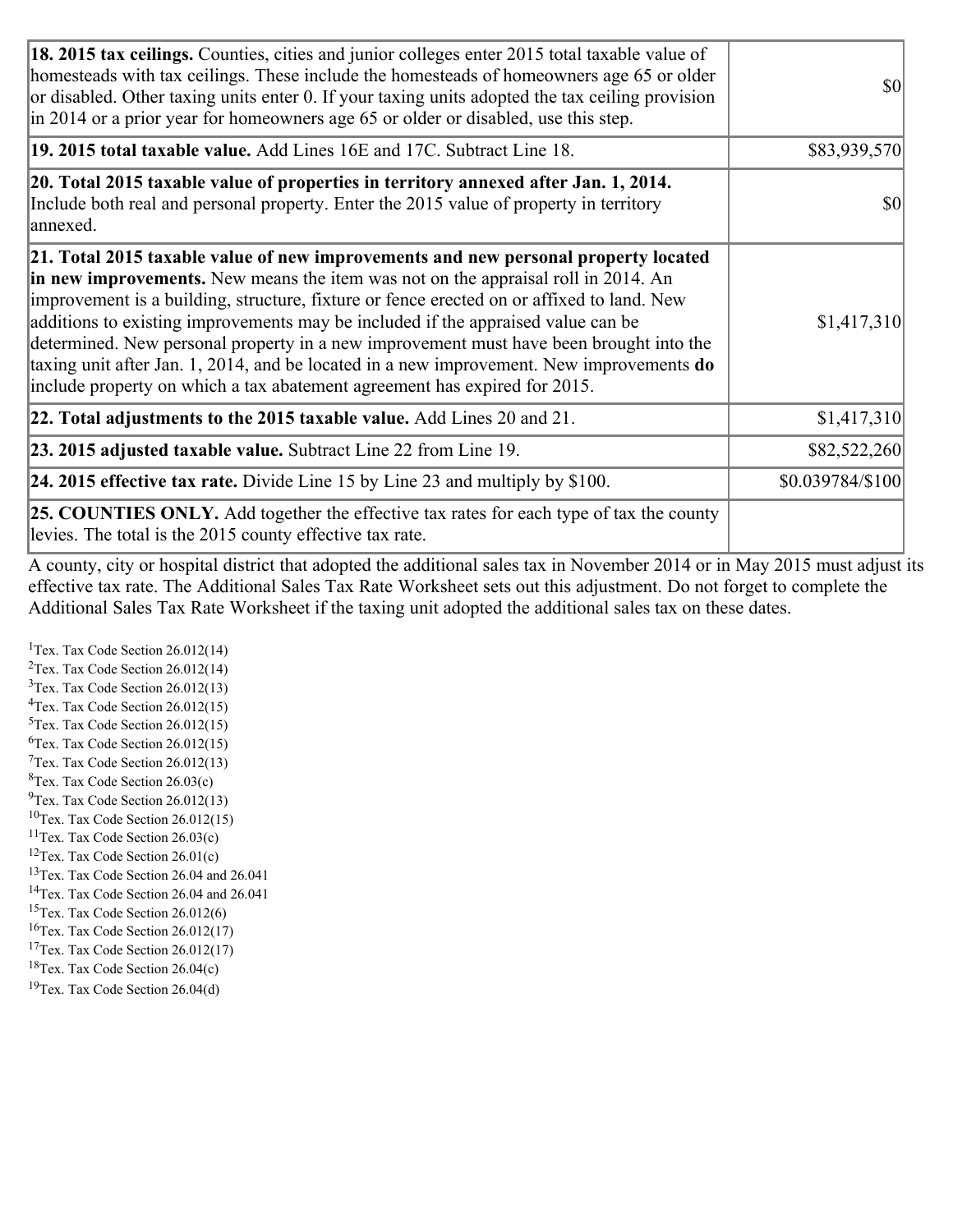## **2015 Rollback Tax Rate Worksheet HARDIN COUNTY ESD#4-BATSON**

Date: 10/01/2019

| 26. 2014 maintenance and operations (M&O) tax rate.                                                                                                                                                                                                                                                                                                                                                                                                                                                                                                                                                                                                                     | \$0.030000/\$100 |
|-------------------------------------------------------------------------------------------------------------------------------------------------------------------------------------------------------------------------------------------------------------------------------------------------------------------------------------------------------------------------------------------------------------------------------------------------------------------------------------------------------------------------------------------------------------------------------------------------------------------------------------------------------------------------|------------------|
| $ 27.2014$ adjusted taxable value. Enter the amount from Line 11.                                                                                                                                                                                                                                                                                                                                                                                                                                                                                                                                                                                                       | \$109,434,698    |
| 28. 2014 M&O taxes.                                                                                                                                                                                                                                                                                                                                                                                                                                                                                                                                                                                                                                                     |                  |
|                                                                                                                                                                                                                                                                                                                                                                                                                                                                                                                                                                                                                                                                         |                  |
| $ A$ . Multiply Line 26 by Line 27 and divide by \$100.                                                                                                                                                                                                                                                                                                                                                                                                                                                                                                                                                                                                                 | \$32,830         |
| B. Cities, counties and hospital districts with additional sales tax: Amount of additional<br>sales tax collected and spent on M&O expenses in 2014. Enter amount from full year's sales<br>tax revenue spent for M&O in 2014 fiscal year, if any. Other taxing units enter 0. Counties<br>exclude any amount that was spent for economic development grants from the amount of<br>sales tax spent.                                                                                                                                                                                                                                                                     | $ 10\rangle$     |
| C. Counties: Enter the amount for the state criminal justice mandate. If second or later year,<br>the amount is for increased cost above last year's amount. Other taxing units enter 0.                                                                                                                                                                                                                                                                                                                                                                                                                                                                                | $ 10\rangle$     |
| D. Transferring function: If discontinuing all of a department, function or activity and<br>transferring it to another taxing unit by written contract, enter the amount spent by the taxing<br>unit discontinuing the function in the 12 months preceding the month of this calculation. If<br>the taxing unit did not operate this function for this 12-month period, use the amount spent<br>in the last full fiscal year in which the taxing unit operated the function. The taxing unit<br>discontinuing the function will subtract this amount in H below. The taxing unit receiving<br>the function will add this amount in H below. Other taxing units enter 0. | $ 10\rangle$     |
| E. Taxes refunded for years preceding tax year 2014: Enter the amount of M&O taxes<br>refunded in the preceding year for taxes before that year. Types of refunds include court<br>decisions, Tax Code Section 25.25(b) and (c) corrections and Tax Code Section 31.11<br>payment errors. Do not include refunds for tax year 2014. This line applies only to tax years<br>preceding tax year 2014.                                                                                                                                                                                                                                                                     | $ 10\rangle$     |
| F. Enhanced indigent health care expenditures: Enter the increased amount for the<br>current year's enhanced indigent health care expenditures above the preceding tax year's<br>enhanced indigent health care expenditures, less any state assistance.                                                                                                                                                                                                                                                                                                                                                                                                                 | $ 10\rangle$     |
| G. Taxes in TIF: Enter the amount of taxes paid into the tax increment fund for a<br>reinvestment zone as agreed by the taxing unit. If the taxing unit has no 2015 captured<br>appraised value in Line 16D, enter 0.                                                                                                                                                                                                                                                                                                                                                                                                                                                   | $ 10\rangle$     |
| <b>H. Adjusted M&amp;O Taxes.</b> Add A, B, C, E and F. For unit with D, subtract if discontinuing<br>function and add if receiving function. Subtract G.                                                                                                                                                                                                                                                                                                                                                                                                                                                                                                               | \$32,830         |
| 29. 2015 adjusted taxable value. Enter Line 23 from the Effective Tax Rate Worksheet.                                                                                                                                                                                                                                                                                                                                                                                                                                                                                                                                                                                   | \$82,522,260     |
| 30. 2015 effective maintenance and operations rate. Divide Line 28H by Line 29 and<br>multiply by \$100.                                                                                                                                                                                                                                                                                                                                                                                                                                                                                                                                                                | \$0.039783/\$100 |
| $31.2015$ rollback maintenance and operation rate. Multiply Line 30 by 1.08.                                                                                                                                                                                                                                                                                                                                                                                                                                                                                                                                                                                            | \$0.042965/\$100 |